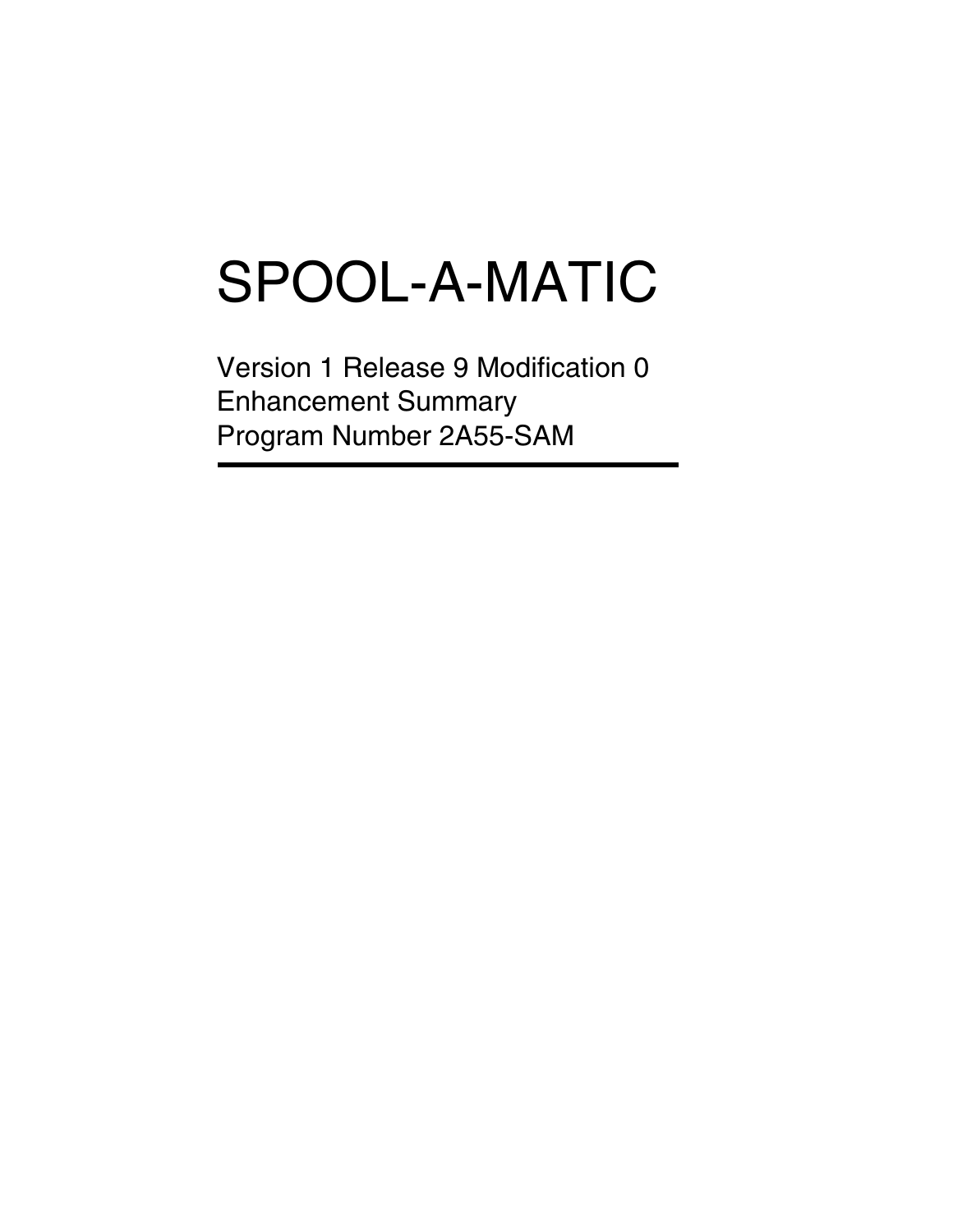**Eighth Edition (May 2006)**



809 W Howe St Seattle, WA 98119

Phone: (206) 284-5078 Fax: (206) 284-5029<br>E-mail: support@gumb E-mail: support@gumbo.com<br>Web: www.gumbo.com www.gumbo.com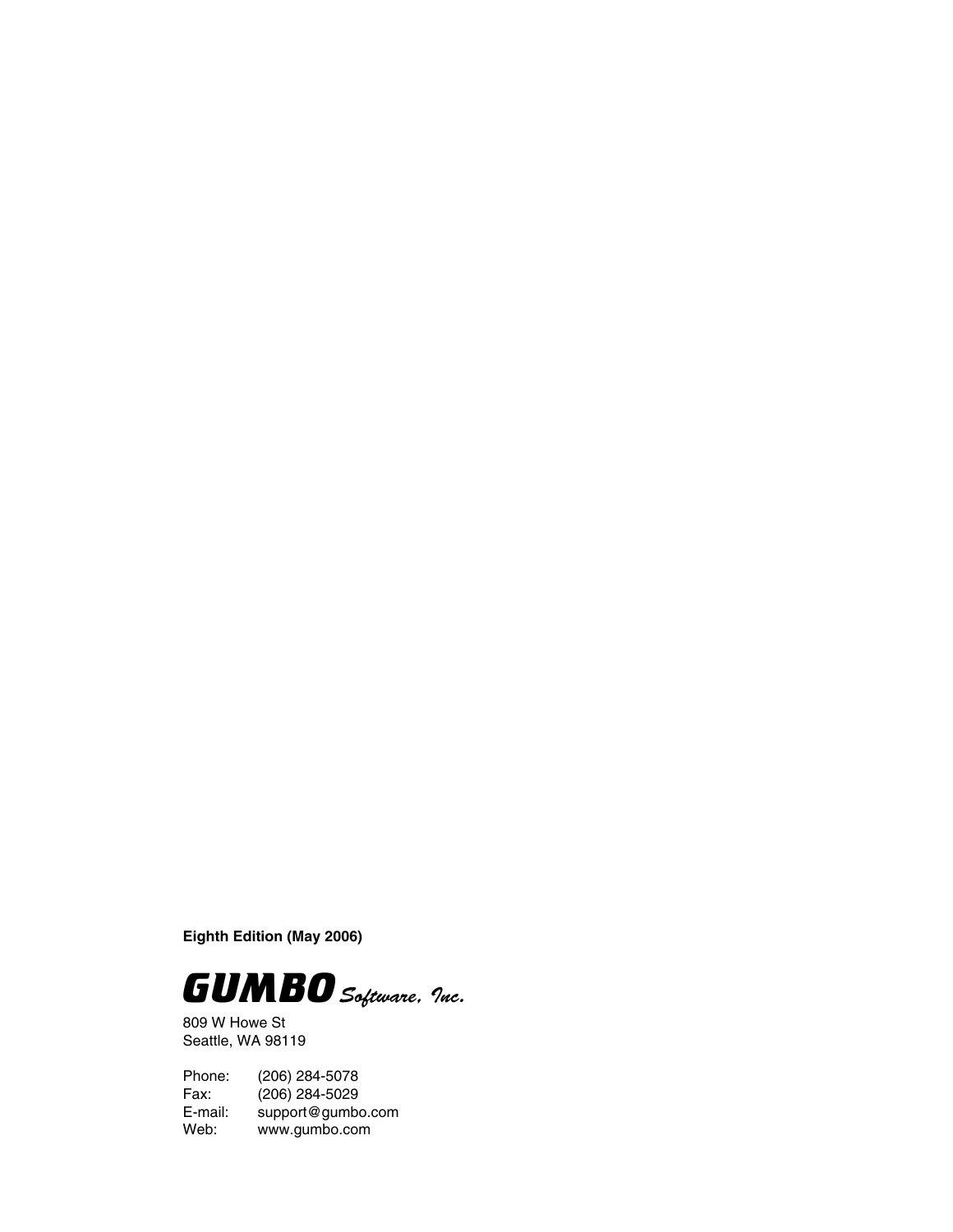# **Installation Instructions**

# **Restoring the new release**

Read the Enhancement Summary to determine if any changes affect your installation.

Follow these instructions to install Spool-a-Matic V1R9M0 on your eServer i5 (iSeries):

- **Note:** If you have downloaded this software from the web, instructions specific to installing from the download can be found in the file "readme.htm" which is included in the download.
- 1. Sign on to the system as the security officer (QSECOFR).
- 2. Verify that your machine is at i5/OS V5R2M0 or later by running:

DSPDTAARA DTAARA(QGPL/QSS1MRI)

- **Note:** If you are running a version of i5/OS earlier than V5R2M0 you can not install Spool-a-Matic V1R9M0 on your machine. You must install an earlier version of Spool-a-Matic or upgrade the operating system.
- 3. Verify that user domain objects are allowed in the libraries SPLAMATIC and QSRV, by running:

WRKSYSVAL SYSVAL(QALWUSRDMN)

Take option 5 to display the value. If the value is not \*ALL, use option 2 to add libraries SPLAMATIC and QSRV to the list of libraries where user domain objects are allowed.

- 4. Mount the distribution media in the appropriate device.
- 5. Submit the Restore Licensed Program (RSTLICPGM) command to batch:

RSTLICPGM LICPGM(2A55SAM) DEV(device-name) LNG(2924)

- **Note:** "device-name" is the device the media was mounted on and is usually OPT01. **Note:** You may receive message CPA3DE4 "Directory not registered. (C G)" (three times). If so, take option "G".
- 6. Enter your permanent authorization code.
- 7. Determine which PTFs were included on the media by entering the following command:

DSPPTF LICPGM(2A55SAM)

8. Visit www.gumbo.com to determine if newer PTFs are available.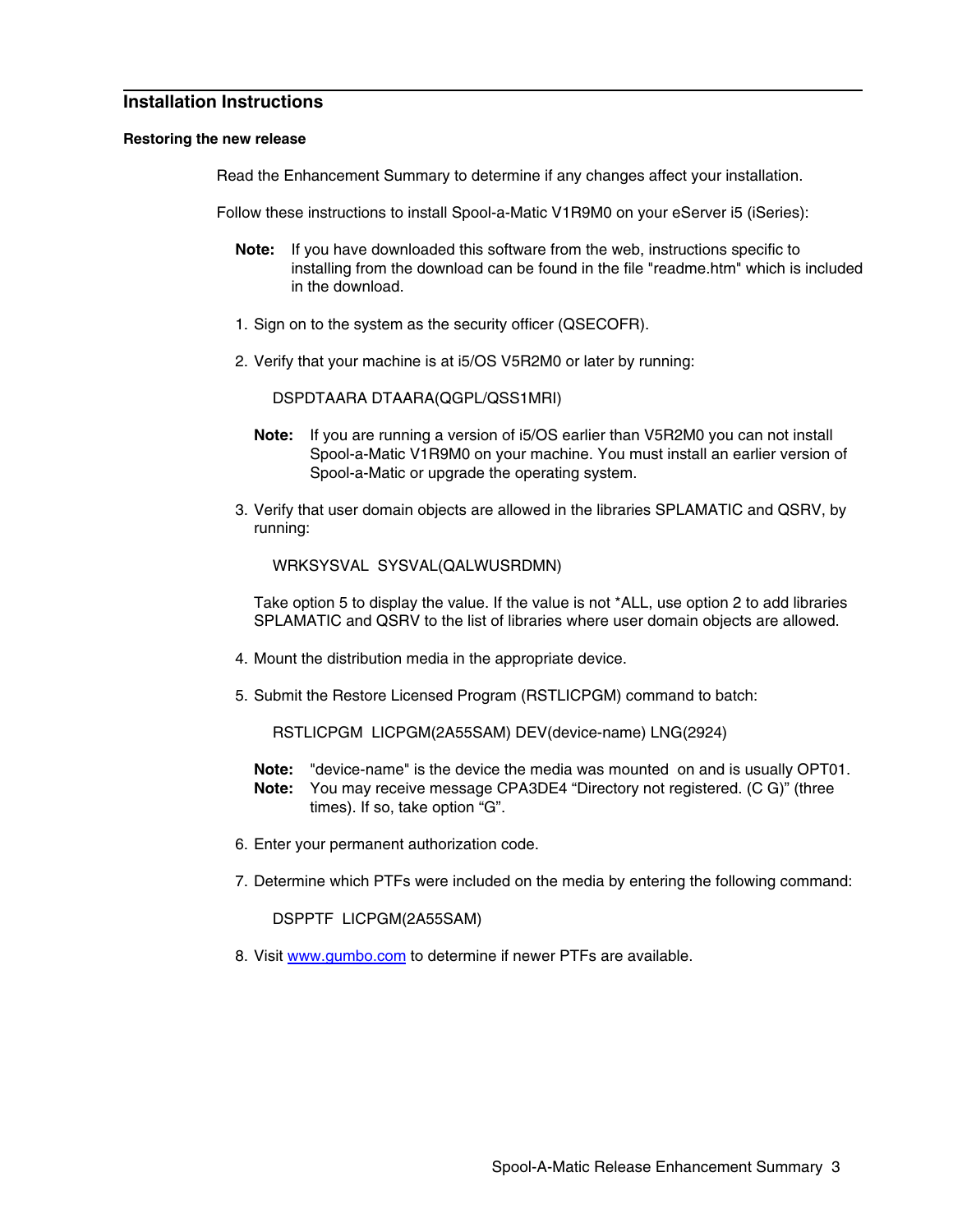# **Enhancements for Spool-A-Matic V1R9M0**

#### **What's In This Section**

This section provides information on Spool-a-Matic enhancements for the current release, notes any customer code implications, and describes where to find more information when applicable.

#### **Retrieve Page Data (RTVPAGDTA) Command Added**

A new command, Retrieve Page Data (RTVPAGDTA), has been added to Spool-a-Matic. The command allows you to retrieve selected data from within a spooled file.

For example, by retrieving the page position of the customer number in a spooled file containing an invoice, you can determine the customer number for which the invoice was generated from within a CL program.

The command takes the identity of a spooled file, a CL variable name, page data selection and a page number as input. The page data parameter allows you to specify the line, position, and length of the data to be retrieved from the page. Additionally, the page data parameter allows you to specify that "off page" data, such as that specified on the DDS STRPAGGRP() and DOCIDXTAG() keywords, should be retrieved.

## **Spool Index SCS Control SIXSIC() Parameter Added**

A new parameter, Spool Index SCS Control (SIXSIC), has been added to Spool-a-Matic's CHGSAMDFT command. The parameter specifies the spooled file indexing method for \*SCS files in the presence of lines per inch (LPI) changes or font changes within a page. Spooled file indexing occurs when line and position values are required to process a request. Examples are filtering, or specifying page data. This setting can only affect the determination of line numbers if the spooled file contains \*SCS and if the LPI or font changes within a page. The possible values are:

#### **\*SAME**

The value is not changed.

# **\*ORDINAL**

This is the recommended value. Line numbers and position numbers are calculated using a deterministic, repeatable method that typically returns line and position values as they were specified in the DDS for the printer file.

#### **\*RELATIVE**

This value gives the original indexing behavior. The method returns line and position numbers that may vary from page to page for data that otherwise appears in the same position. The variance depends on the data's position relative to preceding data on the page.

The value shipped with the product is the recommended **\*ORDINAL** and during a clean install this is the value that results. All previous releases of the product are considered to have had **\*RELATIVE** and this value is preserved when this release is installed over a previous release. We recommend existing installationsupdate to the and preferred **\*ORDINAL** value.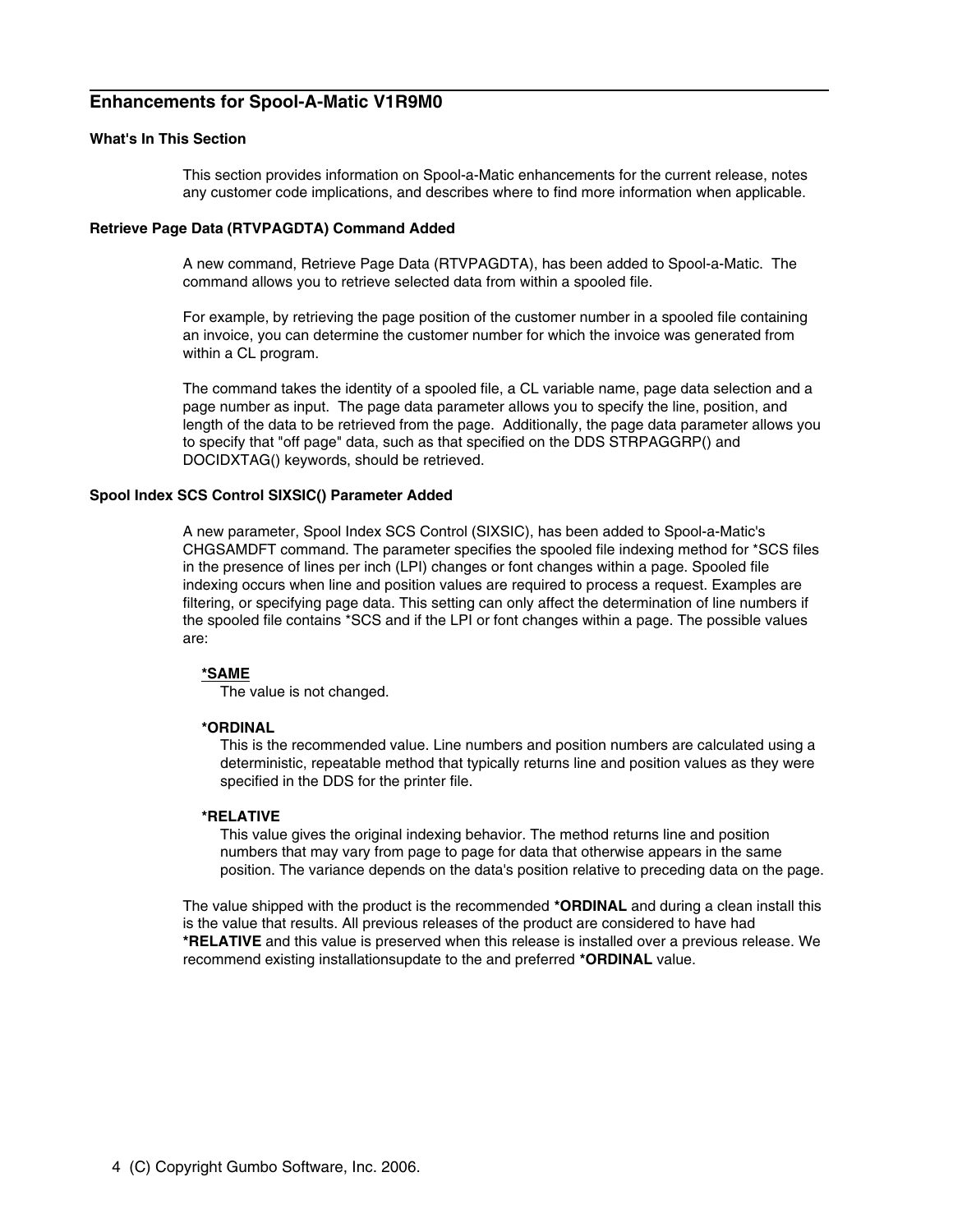#### **Product Integrity Enhancements**

Objects and the save files that contain them are digitally signed by Gumbo when they are created on our development system. You can verify that their contents have not been altered or corrupted since they were produced. You do this by first importing the our root certificate authority (CA) and object signing certificates to your system and then running the Check Object Integrity (CHKOBJITG) command against them. For detailed instruction on importing certificates for signature verification using the CHKOBJITG command, see IBM's manual "Digital Certificate Manager RZAH-U000".

**Note:** We uniquely name our digital certificates to simplify their management on your system. If you have previously imported digital certificates from us with the same name as those included in this package, you do not need to repeat this step.

Certificates can be found in downloads that contain save files as well as in the product's /doc directory after it is installed.

#### **Object Attribute (OBJATR) Parameter Added**

An Object attribute (OBJATR) parameter was added to the Spool Convert (SPLCONVERT) command. Its help text follows.

Specifies additional attributes for the generated file and is similar in function to the CHGATR command. Each attribute is specified as an attribute/value pair. If an attribute is specified more than once, the last one wins. BIN(4) BIN(4). The possible values are:

#### **\*NONE**

No additional attributes are specified.

#### **\*DISKSTGOPT**

Determines how auxiliary storage is allocated by the system for the object. This attribute can only be specified for byte stream files in the Root (/), QOpensys and User-defined file systems. This attribute will be ignored for \*TYPE1 byte stream files. Valid values are:

### **\*NORMAL**

The auxiliary storage will be allocated normally. That is, as additional auxiliary storage is required, it will be allocated in logically sized extents to accommodate the current space requirement, and anticipated future requirements, while minimizing the number of disk I/O operations. If the \*DISKSTGOPT attribute has not been specified for an object, this value is the default.

#### **\*MINIMIZE**

The auxiliary storage will be allocated to minimize the space used by the object. That is, as additional auxiliary storage is required, it will be allocated in small sized extents to accommodate the current space requirement. Accessing an object composed of many small extents may increase the number of disk I/O operations for that object.

#### **\*DYNAMIC**

The system will dynamically determine the optimum auxiliary storage allocation for the object, balancing space used versus disk I/O operations. For example, if a file has many small extents, yet is frequently being read and written, then future auxiliary storage allocations will be larger extents to minimize the number of disk I/O operations. Or, if a file is frequently truncated, then future auxiliary storage allocations will be small extents to minimize the space used. Additionally, information will be maintained on the byte stream file sizes for this system and its activity. This file size information will also be used to help determine the optimum auxiliary storage allocations for this object as it relates to the other objects sizes.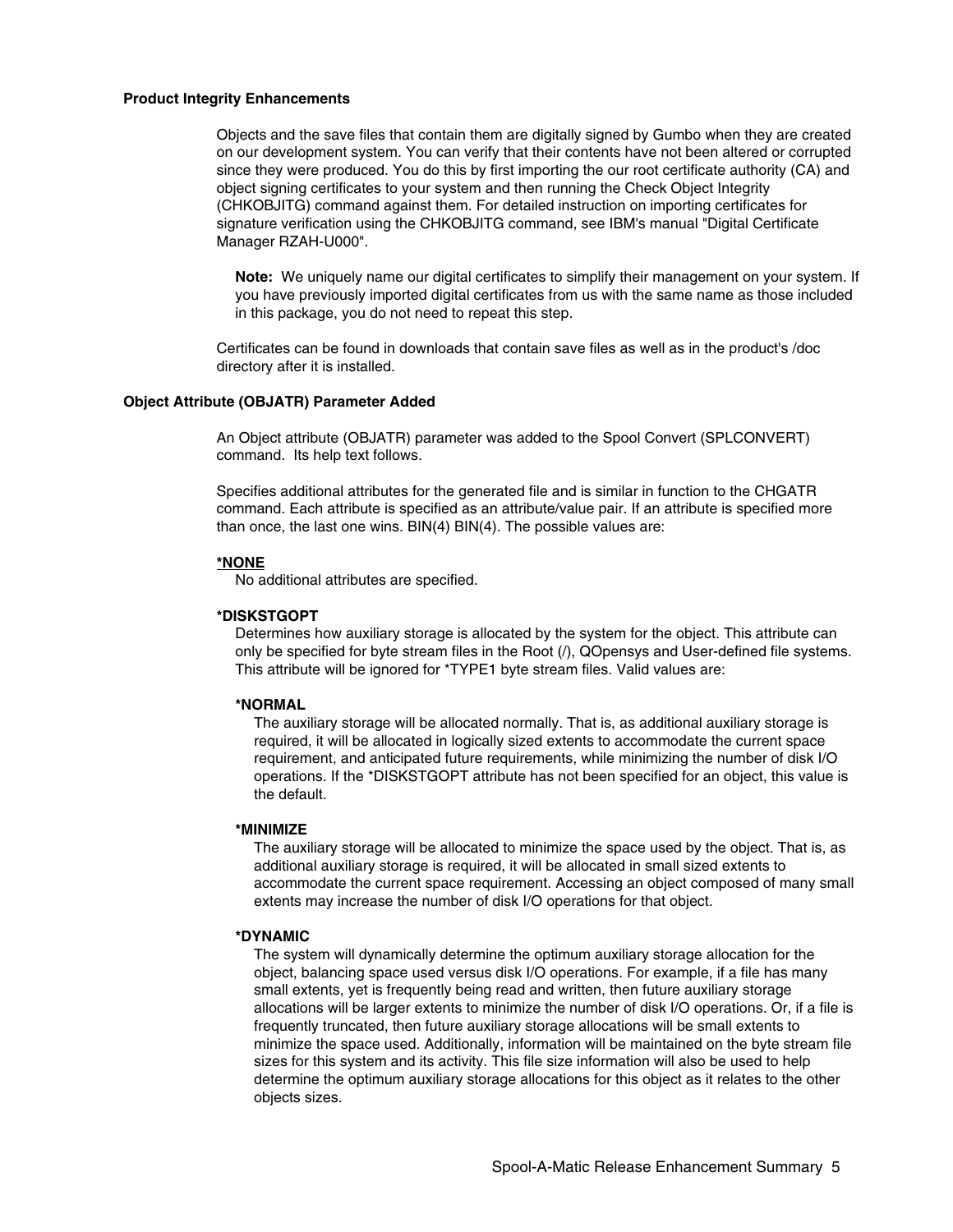# **Fidelity enabled for \*AFPPRINTERFILE and variants**

The Spool Convert (SPLCONVERT) command's Fidelity (FIDELITY) has been enabled for APF transforms allowing you to specify what should happen when resource specified by the spooled file are not found.

# **Logical Device Driver Example Corrected**

SPLAMATIC/QPDDSRC/PRTDRVFS4 source member contained variable declaration error which is corrected. If you have used this sample program, see the member for more details.

#### **PDF Generator Corrections And Updates**

- o DDS AFPRSC (AFP Resource) keyword implemented for JPG images.
- o Previously, all resources such as page segments and overlays were processed and placed in the generated file even if page selection criteria such as page range or page data processing rendered them pointless. Now unused resources are omitted from the generated file reducing file sixe in some cases.
- o Image processing realloc() pseudo memory leak caused heap exhaustion.
- o Image data in a MODCA graphics object caused PDF conversions to fail in some cases.
- o Implement conversion of fonts specified with DDS FONTNAME() keyword. Initial support is "map to fgid" as follows:

| <b>Typeface</b>           | <b>Fgid</b> |
|---------------------------|-------------|
| Monotype Sans             | 2304        |
| Monotype Sans Duospace    | 416         |
| <b>Times New Roman</b>    | 2308        |
| <b>Thorndale Duospace</b> | 416         |

- o A new transform name, \*PDFPAGESIZE, was added. The transform derives the paper size of the document from the spooled file's attributes making it suitable for use only with spooled files that do not include print resources such as overlays.
- o Corrected barcode generation for Code 128 code points FNC1, FNC2, FNC3, and FNC4.
- o Bookmarks in the presence of a constant back overlay were pointing at the wrong pages.
- o CMAP used when the target ccsid is 950 (\*BIG5) was changed from Adobe's ETenms-B5-H to HKscs-B5-H to include the HKSCS-2001 Hong Kong suplemental characters. This change requires that \*BIG5 users have Acrobat Reader 5.0 or higher in order to properly view the generated files.
- o Processing for the following bar code types was added:

Australian Post Bar Code Royal Mail RM4SCC Royal Mail Dutch KIX Japan Postal

o Blank pages were generated in rare cases for SCS spooled files.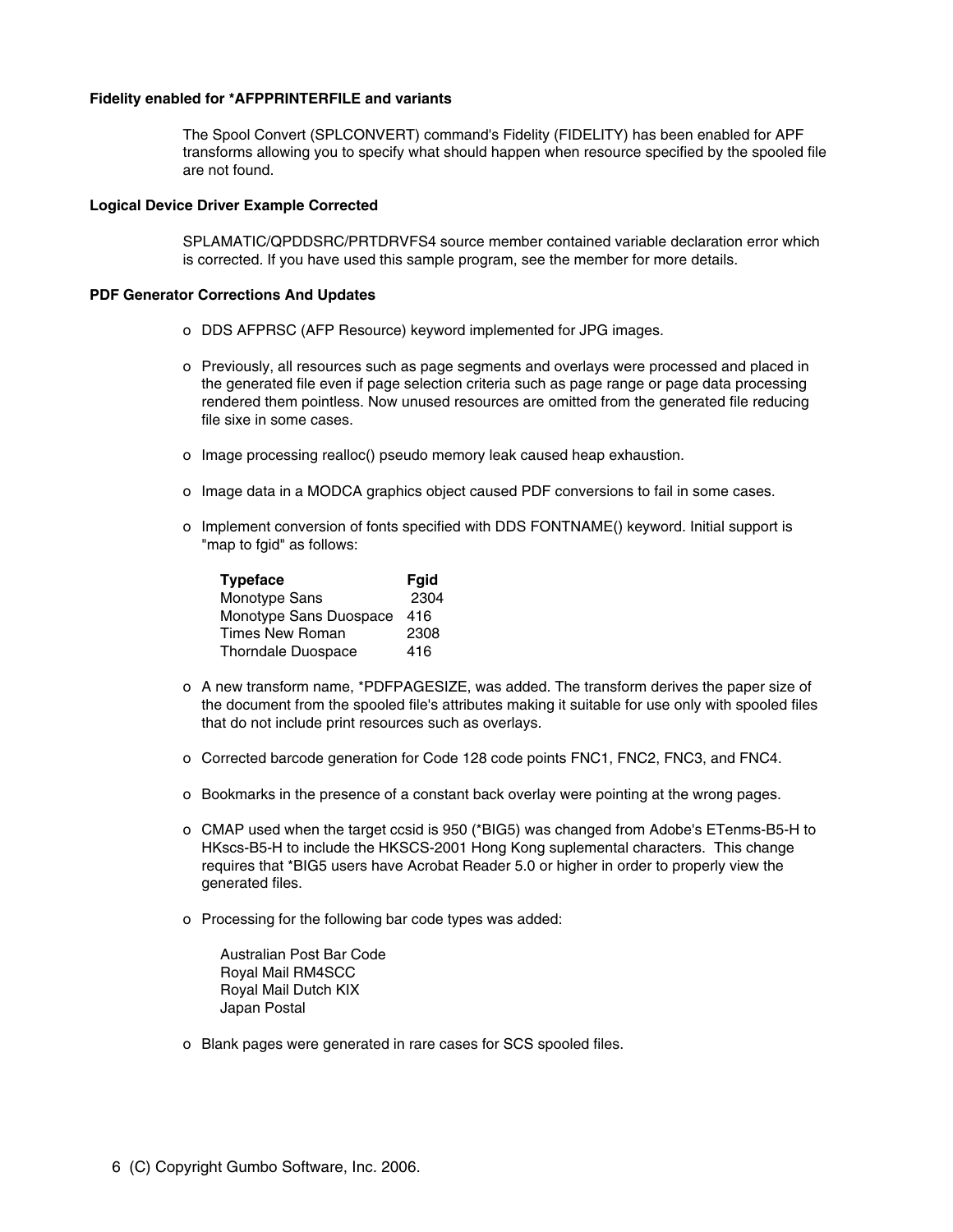# **AFP Print File Generator Corrections And Updates**

- o Enhance print data stream processing to distinguish header info from between page data.
- o AFP data stream processing now bypasses garbage found at the end of some old print resources.

#### **Authorization Component Corrections And Updates**

o Check Spool-a-Matic Authorization (CHKSAMAUT) command added. The command exercises the product's authorization verification function. This allows you to determine whether the product is authorized for use. If the product is not permanently authorized, the generated messages allow you to determine when the temporary authorization will expire. You mayspecify a message queue to receive messages generated when the product is not permanently authorized.

#### **Configuration Processor Corrections And Updates**

o Added Manufacturer type and model data for additional HP printers.

#### **Font Processor Corrections And Updates**

- o Corrected recent list processing to return the same return code on all calls.
- o Font base definition tables were extended to include i5/OS fonts for the new DDS FONTNAME() keyword.
- o New functions added to process DDS FONTNAME() keyword.
- o Detection for DBCS spooled files has been improved for spooled files that specify IGCDTA(\*NO) but in fact contain DBCS data.
- o DBCS font selection improved for spooled files that specify IGCCDEFNT(\*SYSVAL) on a machine where the QIGCCDEFNT system value has not been set. Selection now depends on IGCCPI() and CPI() values specified on the spooled file.
- o Previously font processing interpreted a spooled file's "DBCS data" attribute to mean there was DBCS data in the file and grew alarmed when it could not find the related font specification (i.e. failed). Some applications (i.e. BPCS) always have the flag set, even on single byte machines. Processing has been updated to interpret "DBCS data" to mean "might have" if the source ccsid is single byte.
- o When the definition of a character set is needed to process a font, an internal table is consulted. The internal table contains information on a large number of IBM and some Elixir fonts. Previously if the table did not contain a particular character set, default values were used. Now, an attempt is made to retrieve the definition directly from the character set when it is not found in the table. This provides better support for home brew fonts.
- o The base font used by a spooled file that does not otherwise specify a font was calculated incorrectly for all spooled files other than character set 697, codepage 37.
- o Updated font base data table with additional character set data for Greek, Cyrillic, etc.
- o Updated font base data table with additional \*FGID imbedding data for Greek, Cyrillic, etc.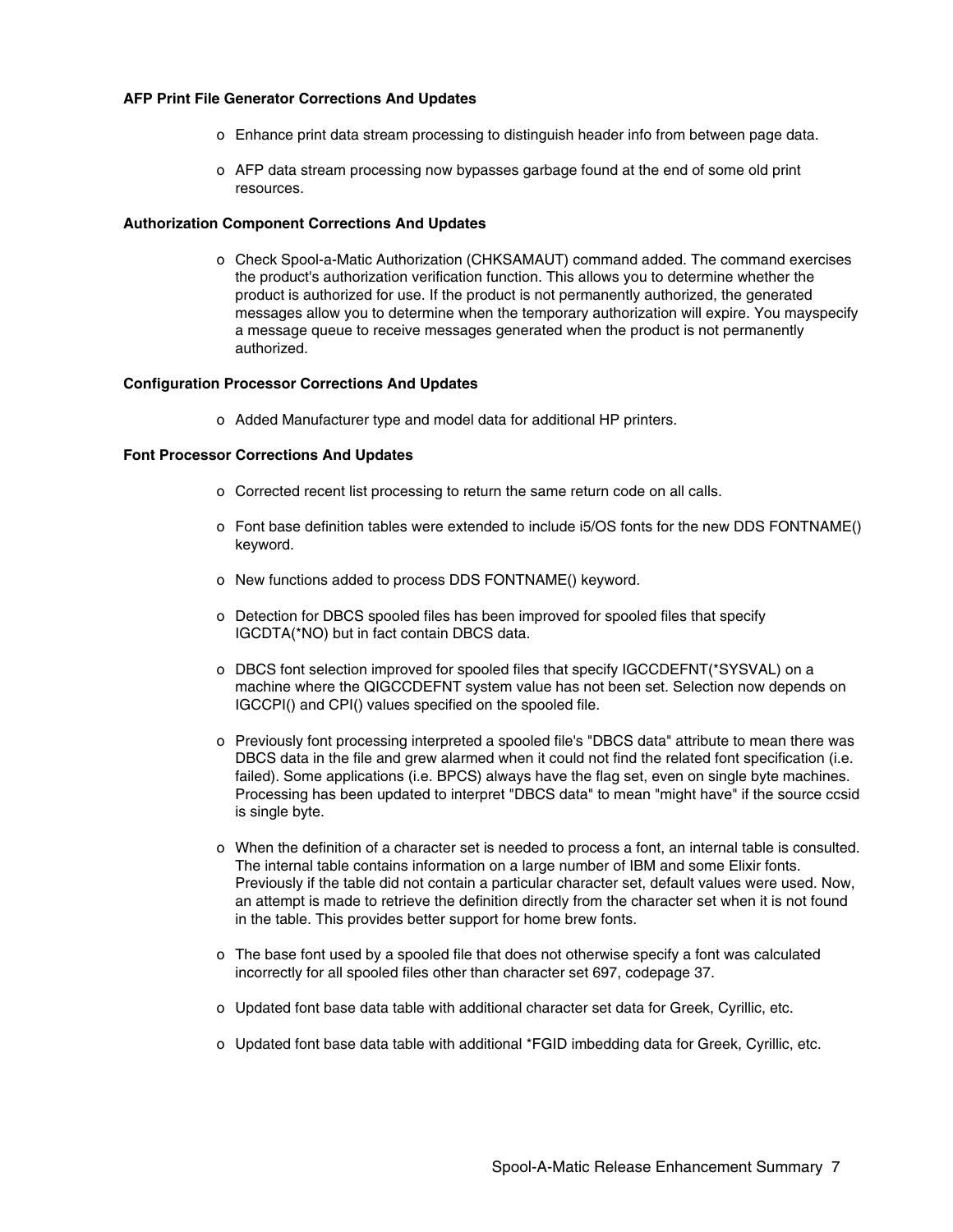#### **HPT Processor Corrections And Updates**

- o Processor updated to include new drawer information on the api call and several additional tiff transforms were added. Each of these includes paper size information that is passed to the i5/OS api for its consideration. The new transforms are:
	- \*TIFFLETTER \*TIFFLEGAL \*TIFFEXECUTIVE \*TIFFLEDGER \*TIFFA3 \*TIFFA4 \*TIFFA5 \*TIFFB4 \*TIFFB5 \*TIFFCONT80 \*TIFFCONT132

# **Integrated File System Component Corrections And Updates**

- o Functions and parameters to allow the updating of stream files have been added.
- o New \*INHERIT special value was added to the Data authorities (DTAAUT) parameter. When specified the \*PUBLIC and other authorities to the object are copied as follows. The owner, primary group, and public data and object authorities (\*R, \*W, \*X, \*OBJEXIST, \*OBJMGT, \*OBJALTER, and \*OBJREF) are copied from the parent directory's owner, primary group, and public data and object authorities. In addition, the private authorities (if any) and authorization list (if any) are copied from the parent directory. If the new file has a different owner than the parent directory and the new file's owner has a private authority in the parent directory, that private authority is not copied from the parent directory. The authority for the owner of the new file is copied from the owner of the parent directory.
- o The maximum stream file size that can be generated has been increased to 256 Gig from 2 Gig.
- o Functions and parameters to allow the specification of additional object attributes at stream file creation time have been added. These are the attributes of the CHGATR command.

#### **IPDS Processor Corrections And Updates**

- o Enhance print data stream processing to distinguish header info from between page data.
- o Page size miscalculated for some spooled files when multiple font specified.

#### **MODCA Processor Corrections And Updates**

- o MO:DCA data stream processor now processes MDR (Map Data Resource) SFIs for font specifications.
- o MO:DCA specifies that a print text descriptor is required in an environment group. However some generators (Elixir) omit the descriptor. This is now tolerated when processing the data stream.
- o Enhance print data stream processing to distinguish header info from between page data.
- o MO:DCA data stream processing now bypasses garbage found at the end of some old print resources.
- o Spooled file resource processing was extended to optionally include font processing.
- 8 (C) Copyright Gumbo Software, Inc. 2006.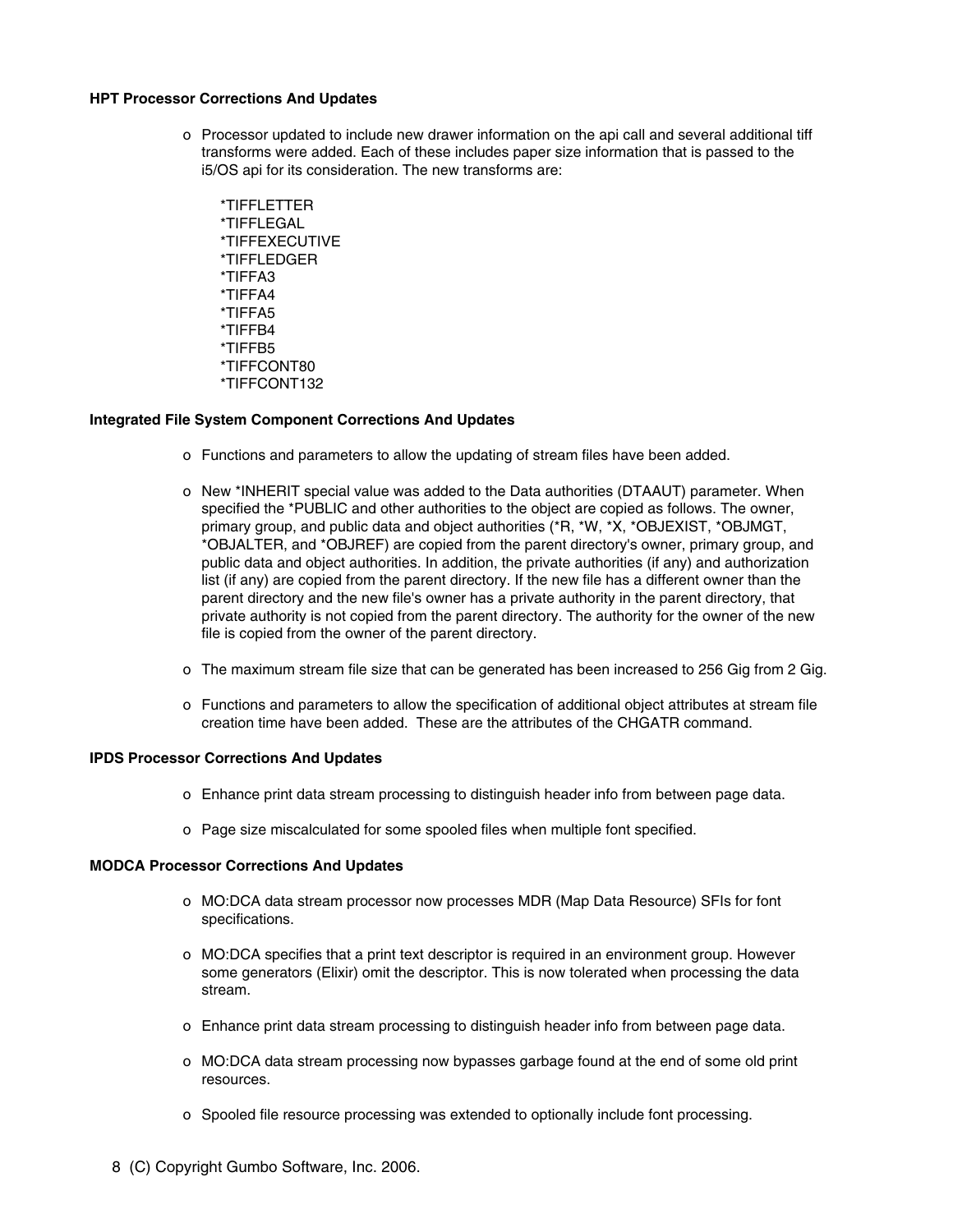## **Logical Printer Miscellaneous Corrections And Updates**

o The Edit File (EDTF) command is now used to edit source code, while creating or changing a logical printer, when Start Source Entry Utility (STRSEU) command is not available on a system.

# **Print Data Stream Processor Corrections And Updates**

- o Corrected and & or operations on mismatched page maps.
- o Add function and export to allow mapping of document header data in spooled files.
- o Default print data stream manager's internal buffering now buffers entire spooled file regardless of size. This greatly increases performance when traversing very large spooled files multiple times.
- o Open spooled files are now closed as soon as final buffer is pulled, effectively raising the number of spooled that can be processed "simultaneously".

## **PTOCA Processor Corrections And Updates**

o Odd Elixir splitting of print text data in print resources (\*PAGSEG \*OVL) was previously mishandled resulting in missing data. Parser now correctly handles straddling unchained control sequences.

# **SCS Processor Corrections And Updates**

- o Enhance print data stream processing to distinguish header info from between page data.
- o Parser was updated to correct processing of Set Line Density control code affecting the bottom margin in rare spooled files.
- o Parser was updated to introduce the notion of marks being placed on a page outside of the data stream. This affects page ejection in the presence of overlays.
- o Character set and code page (gcsgid/cpgid) for default fonts now set correctly for all languages.

#### **Spool Indexing Corrections And Updates**

- o Spool indexing now accounts for the difference between document header data and data that is "before the first page" and segregates them.
- o Dump Page Index Positions (DMPPIP) command fails with MCH1210 unless page range end specified.
- o Dump Page Index Positions (DMPPIP) command report heading "Ending page" was misspelled.

#### **Spool User Interface Corrections And Updates**

o WRKGSISPLF and WRKGSIOUTQ panels have been enhanced. Previously when option 15=Merge was entered for multiple spooled files, multiple MRGSPLF commands were prompted. One for each spooled file. Now, all spooled files are included on a single MRGSPLF command.

# **Text Generation Corrections And Updates**

o "Real" blank pages were being suppressed for \*SCS spooled files.